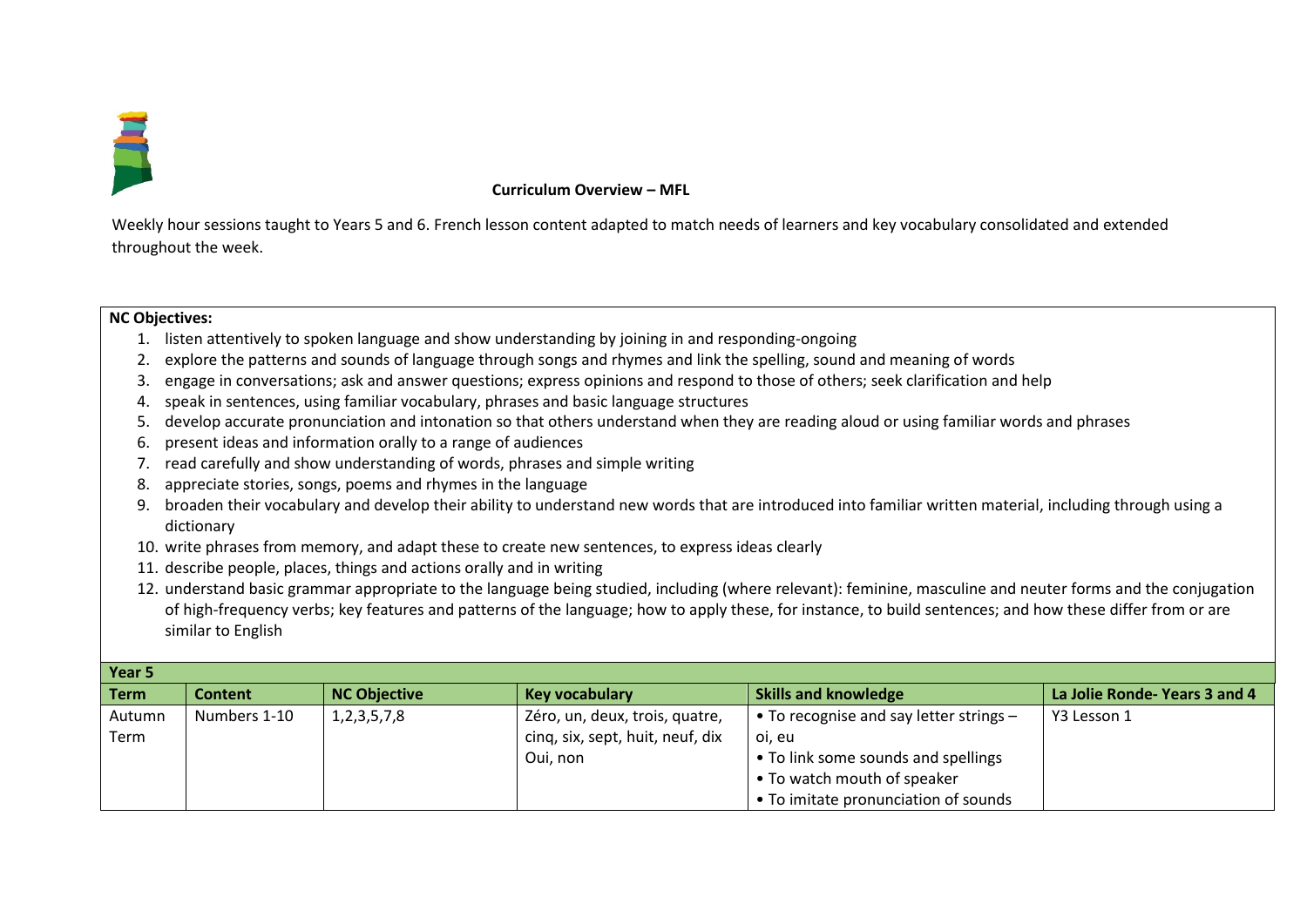| Greetings, asking<br>and saying<br>how you are          | 1, 2, 3, 4, 5, 7, 8     | Bonjour, au revoir, comment<br>ça<br>va? très bien, bien, comme ci<br>comme ça, mal          | • To listen and respond to rhymes<br>• To imitate pronunciation<br>• To participate in a short exchange                                                                                        | Y3 L 2      |
|---------------------------------------------------------|-------------------------|----------------------------------------------------------------------------------------------|------------------------------------------------------------------------------------------------------------------------------------------------------------------------------------------------|-------------|
| Classroom<br>instructions                               | 1, 2, 3, 4, 5, 7, 8, 12 | Salut!<br>Ecoutez, regardez, asseyez-<br>vous,<br>levez-vous, répétez, venez ici,<br>silence | • To auditory discriminated<br>between un/une<br>• To make French sounds and copy<br>intonation patterns<br>• To listen to and follow simple<br>commands                                       | Y3 L 3      |
| Why do we learn<br>a foreign<br>language?               | 1,3                     |                                                                                              | • To locate countries where the<br>language is spoken<br>• To discuss and identify benefits of<br>language learning                                                                            |             |
| Ask for and give<br>name                                | 1, 2, 3, 4, 5, 7, 8     | Comment t'appelles-tu? Je<br>m'appelle, Monsieur,<br>Madame,<br>Mademoiselle                 | • Recognise a question form<br>• Perform a simple<br>communicative tas                                                                                                                         | <b>Y3L4</b> |
| Revision of<br>numbers 0-10<br>Ask for and state<br>age | 1, 2, 3, 4, 5, 7, 8     | Quel âge as-tu? J'ai ans.<br>'Deux petits oiseaux' rhyme                                     | • Participate in chorusing a finger<br>rhyme<br>• Understand and respond to a<br>question<br>• Make links between sounds and<br>spellings and recognise some familiar<br>words in written form | <b>Y3L5</b> |
| Colours                                                 | 1, 2, 3, 5, 7, 8        | Rouge, bleu, blanc, noir, vert,<br>jaune, orange, rose                                       | • To recognise and say letter strings oi,<br>eu<br>• To perform actions to a French song                                                                                                       | Y3 L 6      |
| Colours<br>Revision                                     | 1, 2, 3, 4, 5, 7, 8     | Gris, violet, marron Verb - est<br>(is) Connective $-$ et (and)                              | • To experiment with writing<br>• To respond to sound pattern                                                                                                                                  | Y3 L 7      |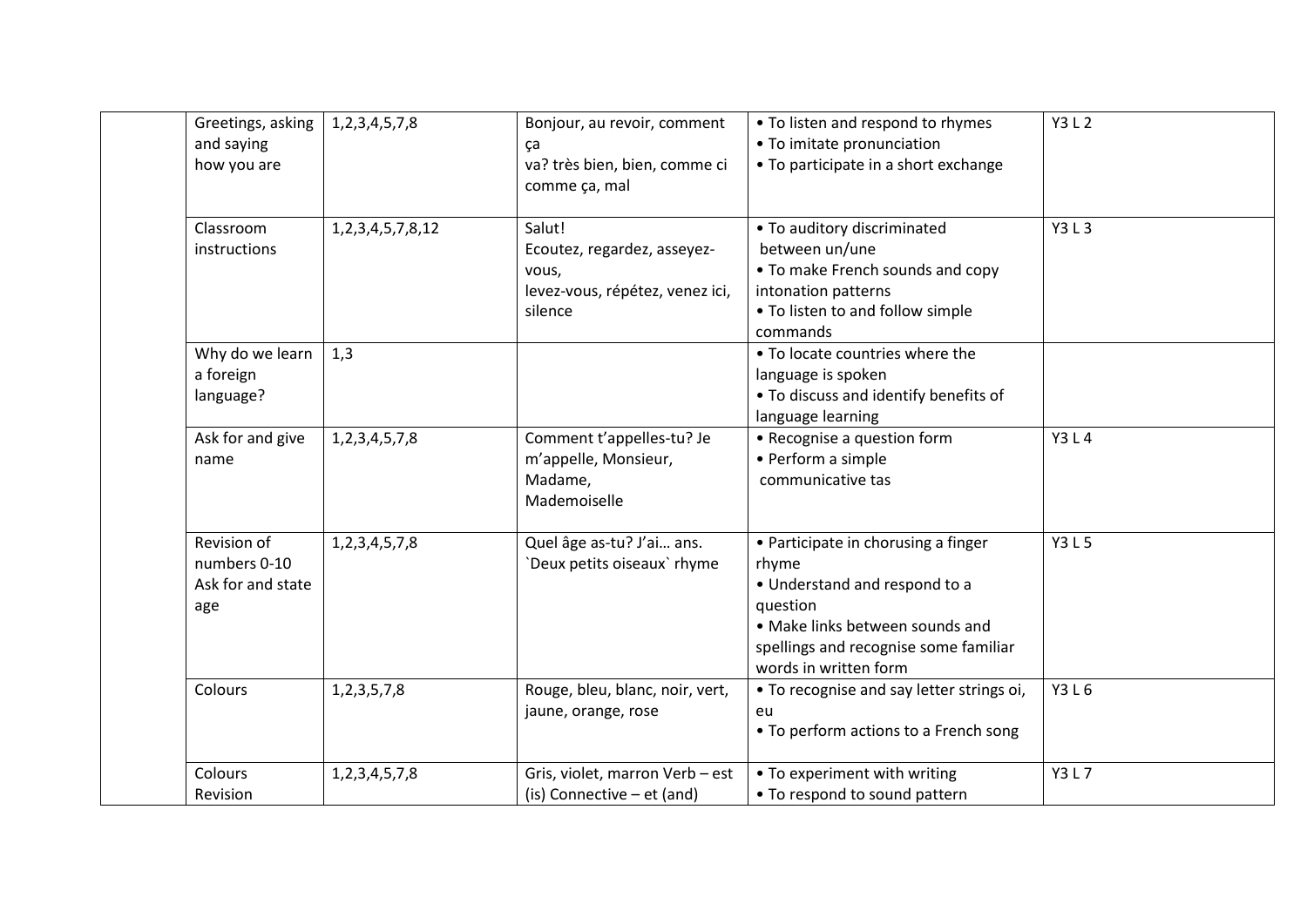|                | Verb-est (is)<br>Connective et<br>(and)                                                                         |                     |                                                                                                                                                                  |                                                                                                                                                                                          |                                              |
|----------------|-----------------------------------------------------------------------------------------------------------------|---------------------|------------------------------------------------------------------------------------------------------------------------------------------------------------------|------------------------------------------------------------------------------------------------------------------------------------------------------------------------------------------|----------------------------------------------|
|                | Names of fruit<br>Food items                                                                                    | 1, 2, 3, 5, 7, 8    | Les oranges, les poires, les<br>prunes, les fraises, les<br>pommes, les tomates, les<br>bananes<br>Les chips, le coca, les sucettes,<br>le chocolat, les bonbons | • To recognise and say letter strings -on<br>• To understand and respond to a<br>question<br>• To notice spellings of words                                                              | <b>Y3L8</b>                                  |
|                | Nativity play<br>characters and<br>simple dialogue<br>Letter to Father<br>Christmas<br>French<br>Christmas Song | 1, 2, 3, 5, 7, 8, 9 |                                                                                                                                                                  | • To develop understanding of French<br>customs and traditions<br>• To perform a role in a class nativity<br>play<br>• To join in singing a French carol<br>• To experiment with writing | Christmas lesson taught at<br>relevant point |
| Spring<br>Term | Letter strings<br>Eu/oi                                                                                         | 1, 2, 3, 5, 7, 8    |                                                                                                                                                                  | • To listen and respond to a nursery<br>rhyme and extended text<br>• To recognise and say letter strings -<br>eu, oi                                                                     | Y3 L9                                        |
|                | Days of the week                                                                                                | 1, 2, 3, 5, 7, 8    | lundi, mardi, mercredi, jeudi,<br>vendredi, samedi, dimanche                                                                                                     | • To join in reading a story<br>• To match sound to the<br>written word<br>• To copy correctly                                                                                           | Y3 L 10                                      |
|                | Months of the<br>year                                                                                           | 1, 2, 3, 5, 7, 8    | janvier, février, mars, avril,<br>mai,<br>juin, juillet, août, septembre,<br>octobre, novembre, décembre                                                         | • To imitate pronunciation<br>of sounds<br>• To identify social conventions<br>at home and in other cultures                                                                             | Y3 L11                                       |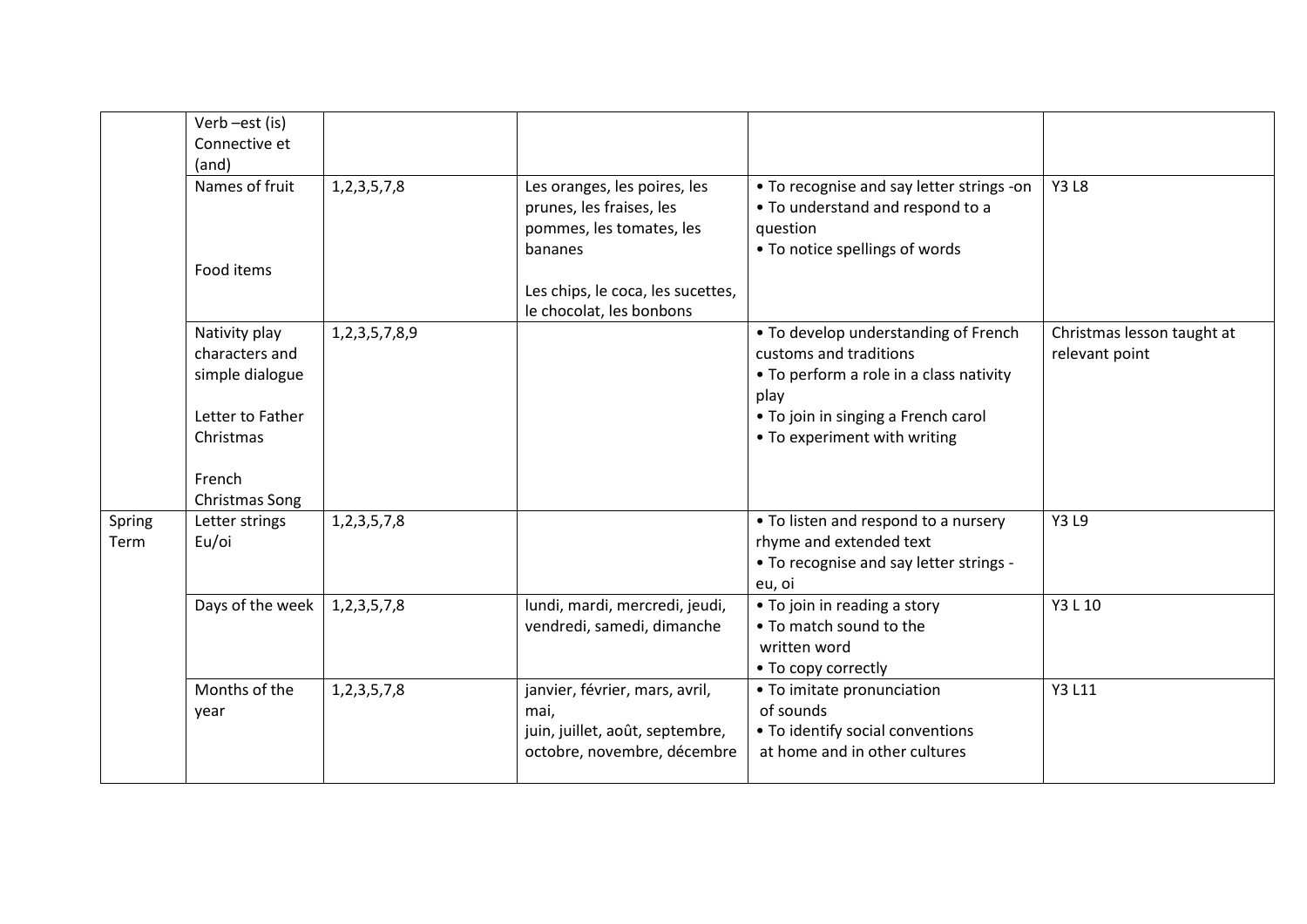| Revision of       | 1, 2, 3, 5, 7, 8, 11     |                                  | • To listen to and follow a short story  | <b>Y4 L1</b> |
|-------------------|--------------------------|----------------------------------|------------------------------------------|--------------|
| colours           |                          |                                  | • To identify adjectives in a text and   |              |
|                   |                          |                                  | recognise that they can change           |              |
| Parts of the body |                          | Une tête, un nez, des dents,     | spellings                                |              |
|                   |                          | des cheveux, des yeux, une       | • To listen for specific words and       |              |
|                   |                          | bouche, des oreilles             | phrases                                  |              |
|                   |                          |                                  | • To pronounce some words accurately     |              |
| Adjectives        |                          | Grand, petit, gros, long, pointu |                                          |              |
| Parts of the body | 1, 2, 3, 5, 7, 8, 11, 12 | La jambe, le pied, le ventre, la | . To understand that all nouns have a    | <b>Y4 L2</b> |
|                   |                          | main, le bras (l'épaule and le   | gender                                   |              |
|                   |                          | genou introduced for             | • To ask how to say something in         |              |
|                   |                          | receptive use through song)      | French                                   |              |
|                   |                          |                                  | • To listen for a key sound as it occurs |              |
| Asking for        |                          | Comment dit-on en français?      | in a rhyme                               |              |
| French            |                          |                                  |                                          |              |
| translation       |                          |                                  |                                          |              |
| Zoo animals       | 1, 2, 3, 5, 7, 8, 11, 12 | Le tigre, l'éléphant, l'ours, la | • To follow a story using visual clues   | <b>Y4 L4</b> |
|                   |                          | souris, le lion, la girafe, le   | • To recognise some letters of the       |              |
|                   |                          | singe, le crocodile, le pingouin | alphabet                                 |              |
|                   |                          |                                  | • To listen for sounds, rhyme and        |              |
|                   |                          |                                  | rhythm                                   |              |
| Verbs             | 1, 2, 3, 5, 7, 8, 11     | être (to be):                    | • To say 6 vowel sounds in French        | <b>Y4 L5</b> |
|                   |                          | Il est (He is)                   | • To write simple words and phrases      |              |
|                   |                          | Elle est (She is)                | following a model                        |              |
|                   |                          |                                  | • To read words aloud with accurate      |              |
| Quantifiers       |                          | Assez, très                      | pronunciation                            |              |
|                   |                          |                                  |                                          |              |
| Adjectives        |                          | Grand, petit, gentil, rigolo,    |                                          |              |
|                   |                          | féroce                           |                                          |              |
| Members of the    | 1, 2, 3, 5, 7, 8, 9, 11  | Le père, la mère, le frère,      | • To present a short role play           | <b>Y4 L9</b> |
| family            |                          | la soeur, le grand-père,         | introducing family members               |              |
|                   |                          | la grand-mère,                   | • To ask and answer questions relating   |              |
|                   |                          |                                  | to family                                |              |
|                   |                          |                                  |                                          |              |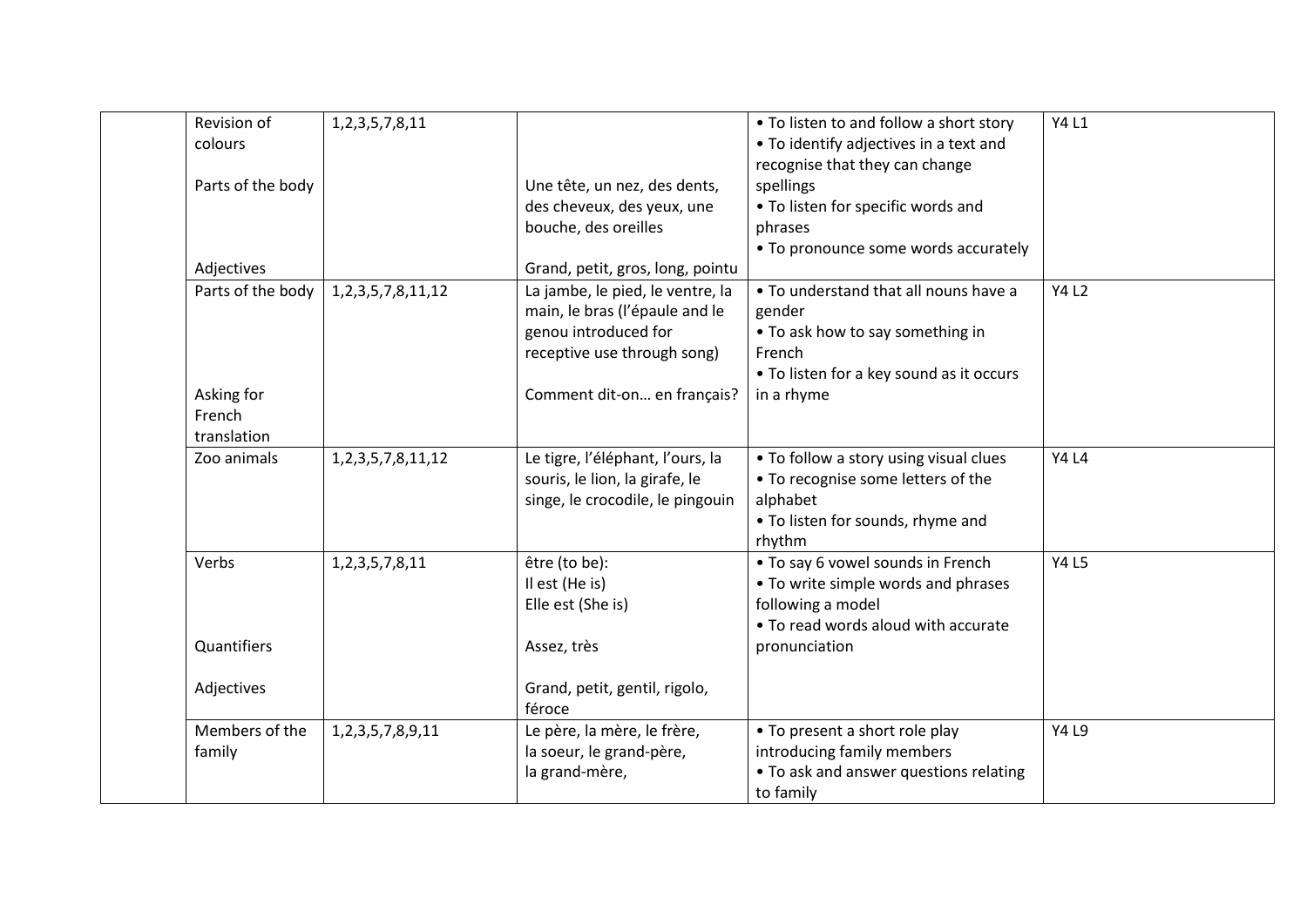|                | Possessive<br>adjectives                                                         |                                 | Mon, ma                                                                                |                                                                                                                                                                                           |                                           |
|----------------|----------------------------------------------------------------------------------|---------------------------------|----------------------------------------------------------------------------------------|-------------------------------------------------------------------------------------------------------------------------------------------------------------------------------------------|-------------------------------------------|
|                | Ask and answer<br>questions about<br>family members                              | 1, 2, 3, 4, 5, 7, 8, 9, 11, 12  |                                                                                        | • To recognise rhyming words and<br>understand that the final consonant is<br>rarely pronounced<br>• To use mental associations to help<br>remember words                                 | Y4 L10                                    |
|                | Making a crepe<br>/pancake<br>Easter<br>celebrations<br>Making an Easter<br>card | 1, 2, 3, 5, 7                   |                                                                                        | • To develop understanding of French<br>customs and traditions<br>• To experiment with writing<br>• To recite a finger rhyme and<br>recognise how sounds are presented in<br>written form | Easter lesson taught at<br>relevant point |
| Summer<br>Term | Pets                                                                             | 1, 2, 3, 4, 5, 7, 8, 9, 11, 12  | Un chien, un chat, un hamster,<br>un lapin, un poisson, un<br>cochon d'Inde, un oiseau | • To follow a French story and join in<br>reading<br>• To recognise nouns and verbs in<br>French<br>• To compare traditional stories                                                      | Y4 L11                                    |
|                | Revision of pets<br>vocabulary<br>Verb avoir (to<br>have)<br>Connectives         | 1, 2, 3, 4, 5, 7, 8, 12         | J'ai (I have)<br>Je n'ai pas de (I haven't)<br>Et, aussi                               | • To understand simple rules for<br>converting singular to plural<br>• To present a rhyme<br>• To know about pets that are popular<br>in France                                           | Y4 L12                                    |
|                | No new core<br>vocabulary                                                        | 1, 2, 3, 4, 5, 6, 7, 10, 11, 12 |                                                                                        | • To write simple sentences<br>• To read some words with accurate<br>pronunciation                                                                                                        | Y4 L13                                    |
|                | Quantifier                                                                       | 1,2,3,4,5,7,8,9                 | assez                                                                                  | • To identify longer specific items of<br>vocabulary in a longer text                                                                                                                     | Y4 L14                                    |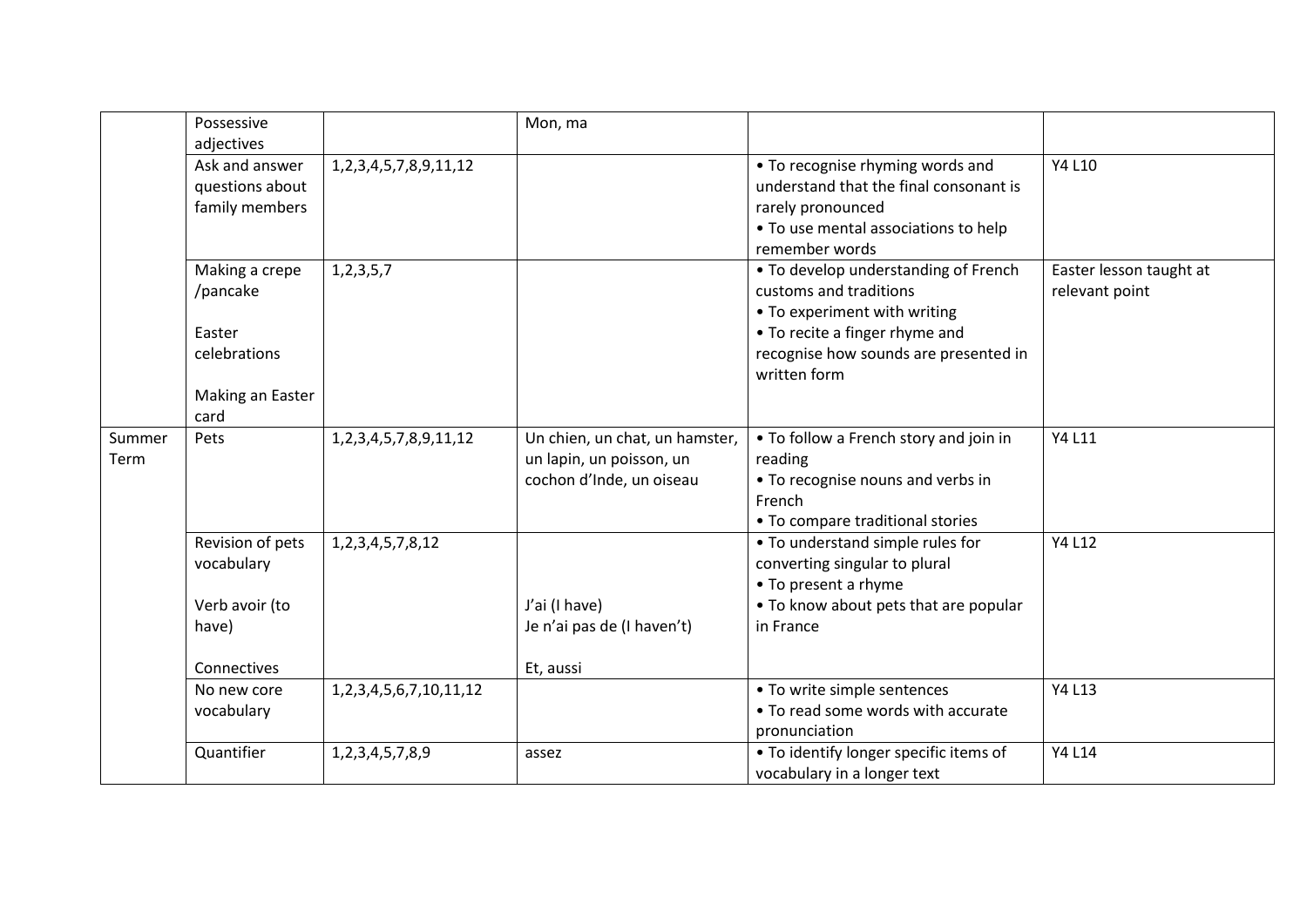|                | Dictionary skills<br>Playground song<br>and activity<br>Hobbies | 1, 2, 3, 4, 5, 7, 8, 9, 11<br>1, 2, 3, 4, 5, 6, 7, 8, 11, 12 | Danser, nager, jouer au                                                                       | • To recognise word classes: nouns;<br>verbs; adjectives<br>• To sort words into dictionary order<br>• To become familiar with layout of<br>dictionary<br>• To play a traditional game and sing<br>song<br>• To listen for sounds | <b>Y4 L15</b><br>Y4 L16       |
|----------------|-----------------------------------------------------------------|--------------------------------------------------------------|-----------------------------------------------------------------------------------------------|-----------------------------------------------------------------------------------------------------------------------------------------------------------------------------------------------------------------------------------|-------------------------------|
|                |                                                                 |                                                              | football, manger au<br>restaurant, lire, regarder la<br>télé, aller au parc                   | • To identify strategies for learning<br>vocabulary<br>• To write some words from memory                                                                                                                                          |                               |
|                | Revision of<br>hobbies<br>opinions/phrases                      | 1, 2, 3, 4, 5, 6, 7, 10, 11, 12                              | J'adore, j'aime, je n'aime pas                                                                | • To read and understand a paragraph<br>with familiar vocabulary and structures<br>• To recognise positive and negative<br>statements in English and French<br>• To memorise and present two<br>sentences or more                 | Y4 L17                        |
|                | Weather<br>Quantifiers                                          | 1, 2, 3, 4, 5, 6, 7, 8, 9, 10, 11, 12                        | Il fait froid, il fait chaud<br>Très, un peu                                                  | • To understand different possibilities<br>for travelling abroad<br>• To pack an imaginary suitcase for a                                                                                                                         | <b>Y4 L20</b>                 |
|                | Clothes Items for<br>Packing a<br>suitcase                      |                                                              | Un pantalon, un short, un pull,<br>une joupe, un chapeau, un<br>maillot de bain, un tee-shirt | holiday, writing individual words                                                                                                                                                                                                 |                               |
|                | Tu aimes?<br>Numbers 11-31                                      | 1, 2, 3, 4, 5, 6, 7, 8, 10, 11, 12                           |                                                                                               | • To conduct a short interview in<br>French, asking and answering questions<br>• To listen for a specific sound in a song<br>. To understand and say numbers 11-<br>31                                                            | Y4 L18                        |
| Year 6         |                                                                 |                                                              |                                                                                               |                                                                                                                                                                                                                                   |                               |
| <b>Term</b>    | <b>Content</b>                                                  | <b>NC Objective</b>                                          | <b>Key vocabulary</b>                                                                         | <b>Skills and knowledge</b>                                                                                                                                                                                                       | La Jolie Ronde- Years 5 and 6 |
| Autumn<br>Term | Revision of<br>numbers 0-31                                     | 1, 2, 3, 5, 7                                                |                                                                                               | • To understand and say numbers 0-50                                                                                                                                                                                              |                               |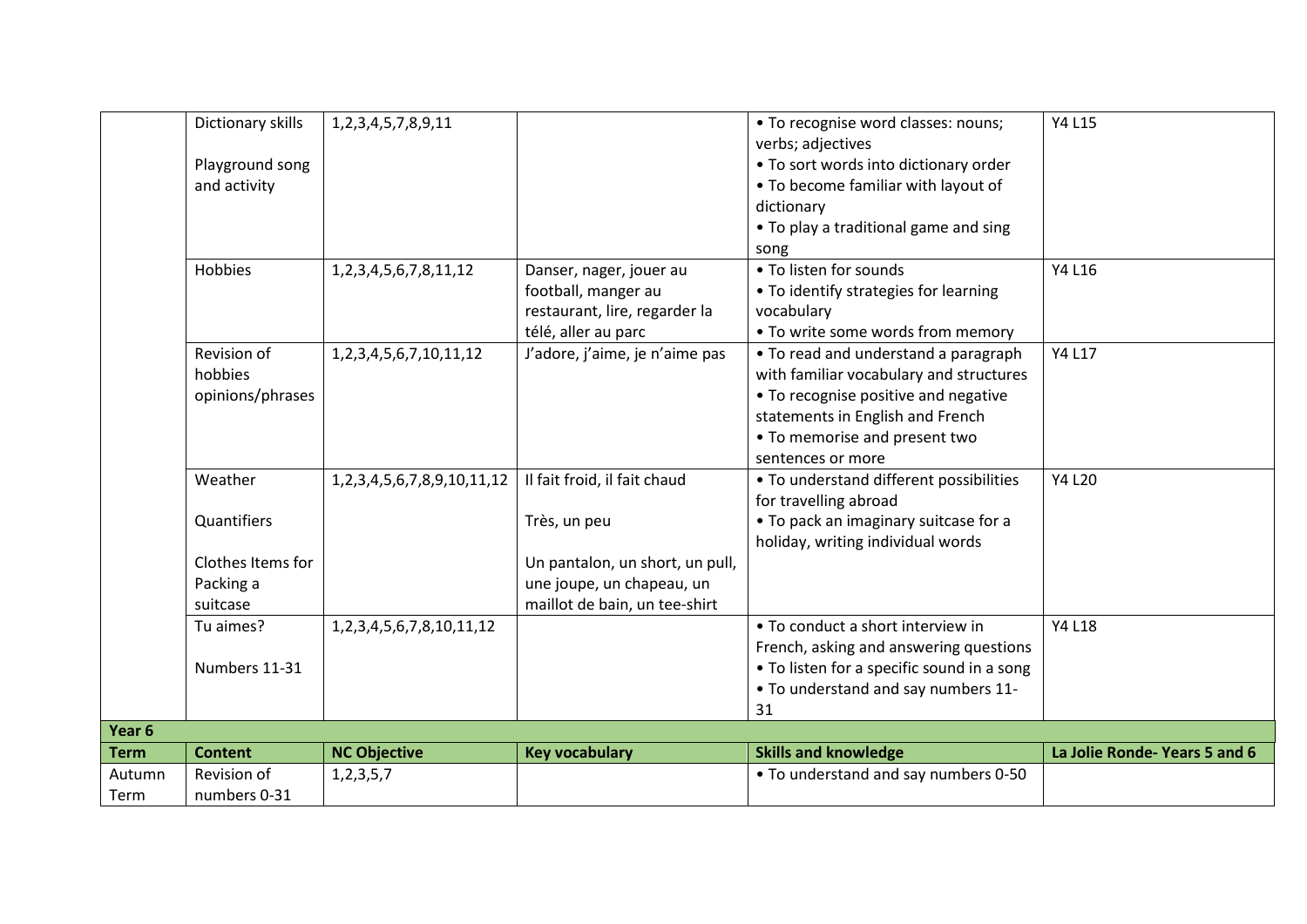| Introduce         |                                       |                               |                                                                  |              |
|-------------------|---------------------------------------|-------------------------------|------------------------------------------------------------------|--------------|
| numbers 31-50     |                                       |                               |                                                                  |              |
| Il y $a +$        | 1,2,3,4,5,6,7,8,9,10,11,12            |                               | • To make simple sentences and<br>manipulate them by changing an | <b>Y5 L1</b> |
| Buildings on the  |                                       | un marché, un magasin, un     | element                                                          |              |
| high street       |                                       | supermarché, une poste, une   | • To recite a short text with accurate                           |              |
|                   |                                       | banque, un café, une mairie,  | pronunciation                                                    |              |
|                   |                                       | un magasin de                 | • To appreciate similarities and                                 |              |
|                   |                                       | vêtements, une boulangerie    | differences between French and English                           |              |
|                   |                                       |                               | high streets                                                     |              |
| <b>Directions</b> | 1,2,3,4,5,6,7,8,9,10,11,12            | A gauche, à droite,           | • To identify the position of adjectives                         | <b>Y5 L2</b> |
|                   |                                       |                               | in a sentence                                                    |              |
| Revision of       |                                       | et, aussi                     | • To memorise and present two or                                 |              |
| connectives       |                                       |                               | three sentences describing a high street                         |              |
|                   |                                       |                               | • To manipulate language by changing                             |              |
| Revision of       |                                       | grand, petit                  | an element in a sentence                                         |              |
| adjectives        |                                       |                               | • To use a dictionary                                            |              |
|                   |                                       |                               |                                                                  |              |
| Asking where      | 1, 2, 3, 4, 5, 6, 7, 8, 10, 11, 12    | Il y a?                       | • To take part in a simple conversation,                         | <b>Y5L3</b>  |
| places are        |                                       | C'est, au coin                | asking for and giving directions                                 |              |
|                   |                                       |                               | . To know how to add expression and                              |              |
|                   |                                       |                               | authenticity to a short dialogue                                 |              |
| Pause words       |                                       | Et alors, voyons, eh bien,    | • To understand key information from a                           |              |
|                   |                                       |                               | short exchange                                                   |              |
|                   |                                       |                               | • To use intonation to convert a phrase                          |              |
|                   |                                       |                               | to a question                                                    |              |
| Revision of days  | 1, 2, 3, 4, 5, 6, 7, 8, 9, 10, 11, 12 |                               | • To substitute quantifiers and                                  | <b>Y5 L4</b> |
| of the week       |                                       |                               | adjectives in a sentence                                         |              |
|                   |                                       |                               | • To collect and record evidence about                           |              |
| Times of day      |                                       | Matin, après-midi, soir, à 10 | activity on the high street at certain                           |              |
|                   |                                       | heures, à 4 heures et demie   | times of day, and express it in French                           |              |
|                   |                                       |                               | • To recap key letter strings - in/oi                            |              |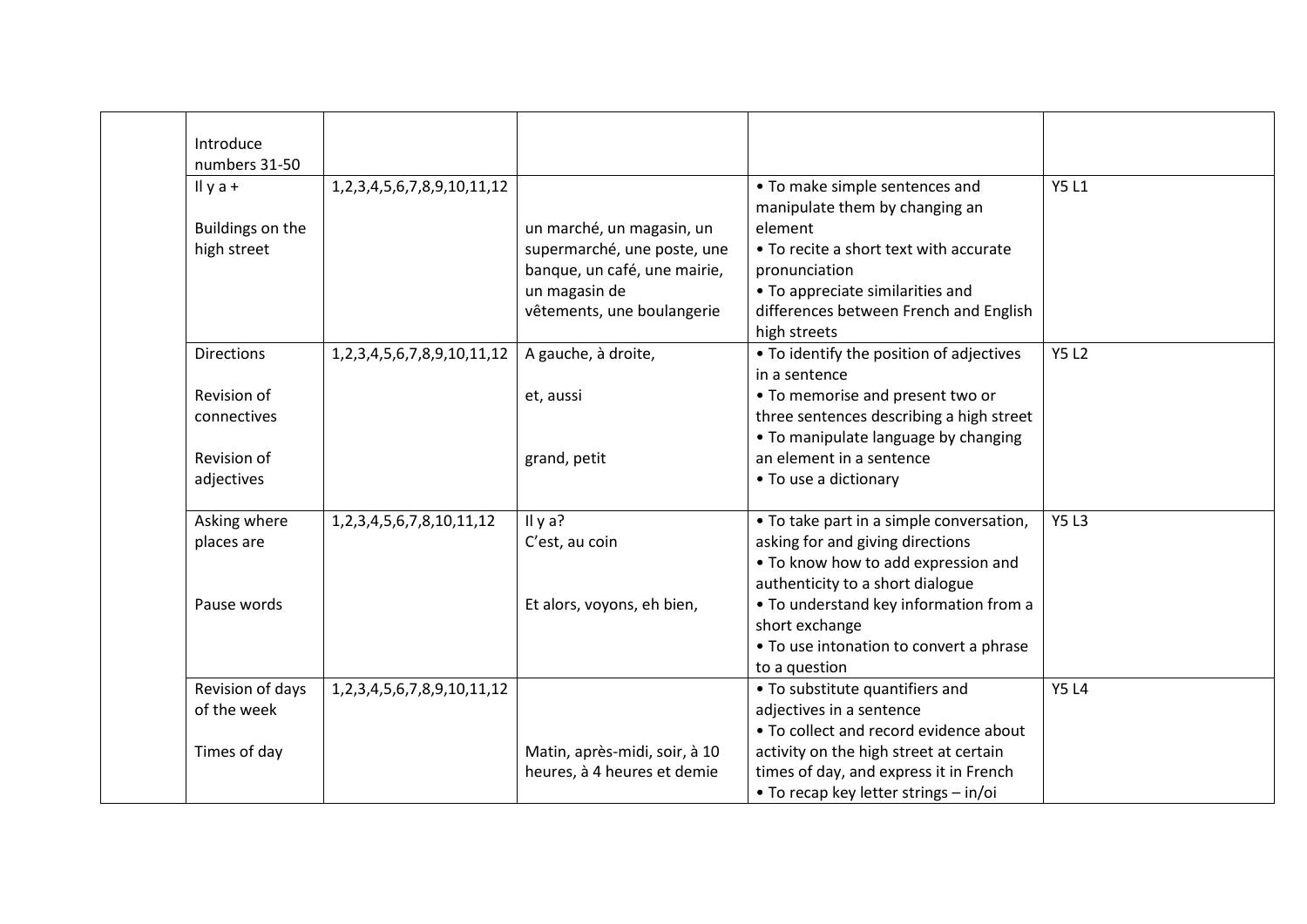|                                                                                           |                                       | Très, assez                                                                                              |                                                                                                                                                                                                                                                                                                          |               |
|-------------------------------------------------------------------------------------------|---------------------------------------|----------------------------------------------------------------------------------------------------------|----------------------------------------------------------------------------------------------------------------------------------------------------------------------------------------------------------------------------------------------------------------------------------------------------------|---------------|
| No new<br>vocabulary                                                                      | 1, 2, 3, 4, 5, 6, 7, 8, 9, 10, 11, 12 |                                                                                                          | • To understand and express simple<br>opinions<br>• To write short sentences, substituting<br>vocabulary in model sentences                                                                                                                                                                              | <b>Y5L5</b>   |
| Revision of<br>hobbies<br>introduced in Y4<br>Simple future<br>tense                      | 1, 2, 3, 4, 5, 6, 7, 8, 9, 10, 11, 12 | Je vais<br>encore                                                                                        | • To understand and express simple<br>opinions<br>• To integrate new language into<br>previously learned language<br>• To prepare a keep fit programme for<br>the week ahead, using immediate<br>future tense<br>• To listen to a native speaker and<br>understand more complex phrases and<br>sentences | <b>Y5L8</b>   |
| Months of the<br>year                                                                     | 1, 2, 3, 4, 5, 6, 7, 8, 9, 10, 11, 12 | janvier, février, mars, avril,<br>mai, juin, juillet, août,<br>septembre, octobre,<br>novembre, décembre | • To imitate pronunciation of sounds<br>• To identify social conventions at<br>home and in other cultures                                                                                                                                                                                                | <b>Y5L9</b>   |
| Revision of<br>sports/hobbies<br>vocabulary<br>Revision of<br>numbers 0-50<br>Comparisons | 1, 2, 3, 4, 5, 6, 7, 8, 9, 10, 11, 12 | plus que  more than                                                                                      | • To investigate the effect of exercise<br>on pulse rate<br>• To understand more complex phrases,<br>including comparisons<br>• To contribute to a classroom display<br>illustrating the relationship between<br>exercise and pulse rate                                                                 | <b>Y5 L10</b> |
| Revision of<br>immediate<br>future                                                        |                                       | je vais + verb                                                                                           |                                                                                                                                                                                                                                                                                                          |               |
| Revision of fruit                                                                         | 1, 2, 3, 4, 5, 6, 7, 8, 9, 10, 11, 12 |                                                                                                          | • To find words in a bi-lingual dictionary                                                                                                                                                                                                                                                               | <b>Y5 L11</b> |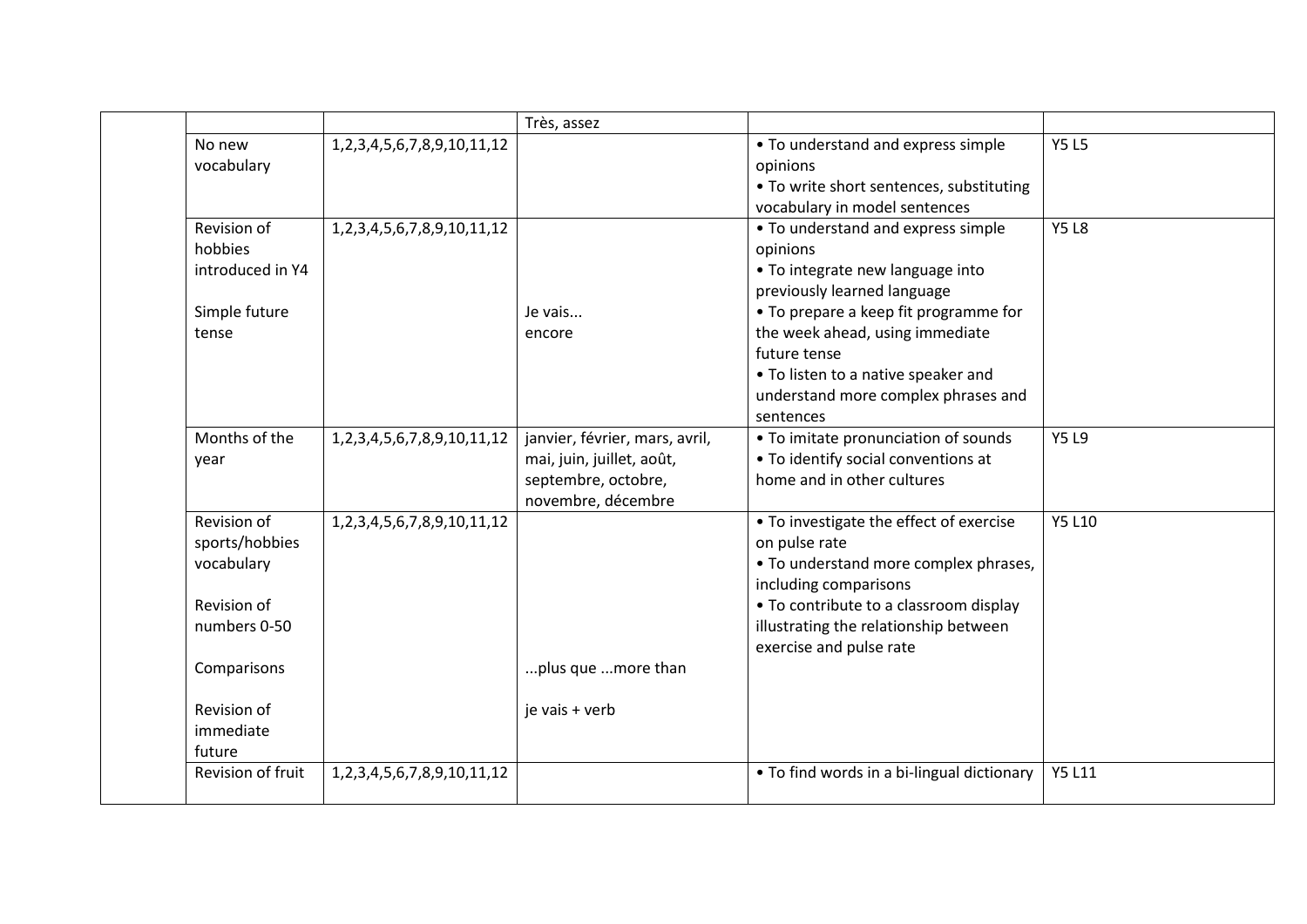|        | Food, including   |                                       | Le pain, la baguette, le riz, les    | • To take part in a conversation          |               |
|--------|-------------------|---------------------------------------|--------------------------------------|-------------------------------------------|---------------|
|        | revision from Y3  |                                       | pâtes, les pommes de terre, le       | expressing likes/dislikes of certain      |               |
|        |                   |                                       | jambon, le poisson, le               | foods, using stalling strategies as       |               |
|        |                   |                                       | fromage, l'eau, le yaourt, le        | appropriate                               |               |
|        |                   |                                       | chocolat, la glace, le gâteau,       | • To listen to and understand a native    |               |
|        |                   |                                       | les biscuits, les chips, les frites, | speaker expressing likes and dislikes     |               |
|        |                   |                                       | la salade, les carottes, les petis   |                                           |               |
|        |                   |                                       | pois                                 |                                           |               |
|        | Food items $-$ as | 1, 2, 3, 4, 5, 6, 7, 8, 9, 10, 11, 12 |                                      | . To design a balanced meal, with foods   | <b>Y5 L12</b> |
|        | for lesson 11     |                                       |                                      | labelled in French                        |               |
|        |                   |                                       |                                      | • To extend basic sentences by using      |               |
|        | Revision of       |                                       | et, mais, aussi                      | connectives                               |               |
|        | connectives       |                                       |                                      | • To use negatives                        |               |
|        |                   |                                       |                                      | • To express opinions in short, written   |               |
|        |                   |                                       |                                      | sentences included in a Powerpoint        |               |
|        |                   |                                       |                                      | presentation                              |               |
|        | <b>Breakfast</b>  | 1, 2, 3, 4, 5, 6, 7, 8, 9, 10, 11, 12 | Un croissant, un pain au             | • To develop accuracy in pronunciation    | <b>Y5 L14</b> |
|        |                   |                                       | chocolat, un pain aux raisins,       | and intonation                            |               |
|        |                   |                                       | une tartine, un chocolat             | • To use spoken language                  |               |
|        |                   |                                       | chaud, un jus d'orange               | spontaneously during a breakfast role     |               |
|        |                   |                                       |                                      | play                                      |               |
|        |                   |                                       | tu veux?, je voudrais                |                                           |               |
|        | Christmas         | 1, 2, 3, 4, 5, 6, 7, 8, 9, 10, 11, 12 | La forêt, il neige, un sapin, je     | • To learn and join in singing a French   | <b>Y5 L6</b>  |
|        | vocabulary        |                                       | brille, une bougie                   | carol                                     |               |
|        |                   |                                       |                                      | • To follow the transcript of a Christmas |               |
|        | Revision of       |                                       |                                      | story, reading and pronouncing            |               |
|        | colours           |                                       |                                      | unknown words                             |               |
|        |                   |                                       |                                      | • To appreciate similarities and          |               |
|        | Revision of verb  |                                       | je suis/je ne suis pas               | differences between Christmas in          |               |
|        | être              |                                       |                                      | France and England                        |               |
| Spring | Ingredients for a | 1, 2, 3, 4, 5, 6, 7, 8, 9, 10, 11, 12 | Le beurre, le sucre, des oeufs,      | • To watch and understand a               | <b>Y5 L15</b> |
| Term   | French dessert    |                                       | le sel                               | demonstration in French of the method     |               |
|        |                   |                                       |                                      | of making a dessert                       |               |
|        |                   |                                       |                                      |                                           |               |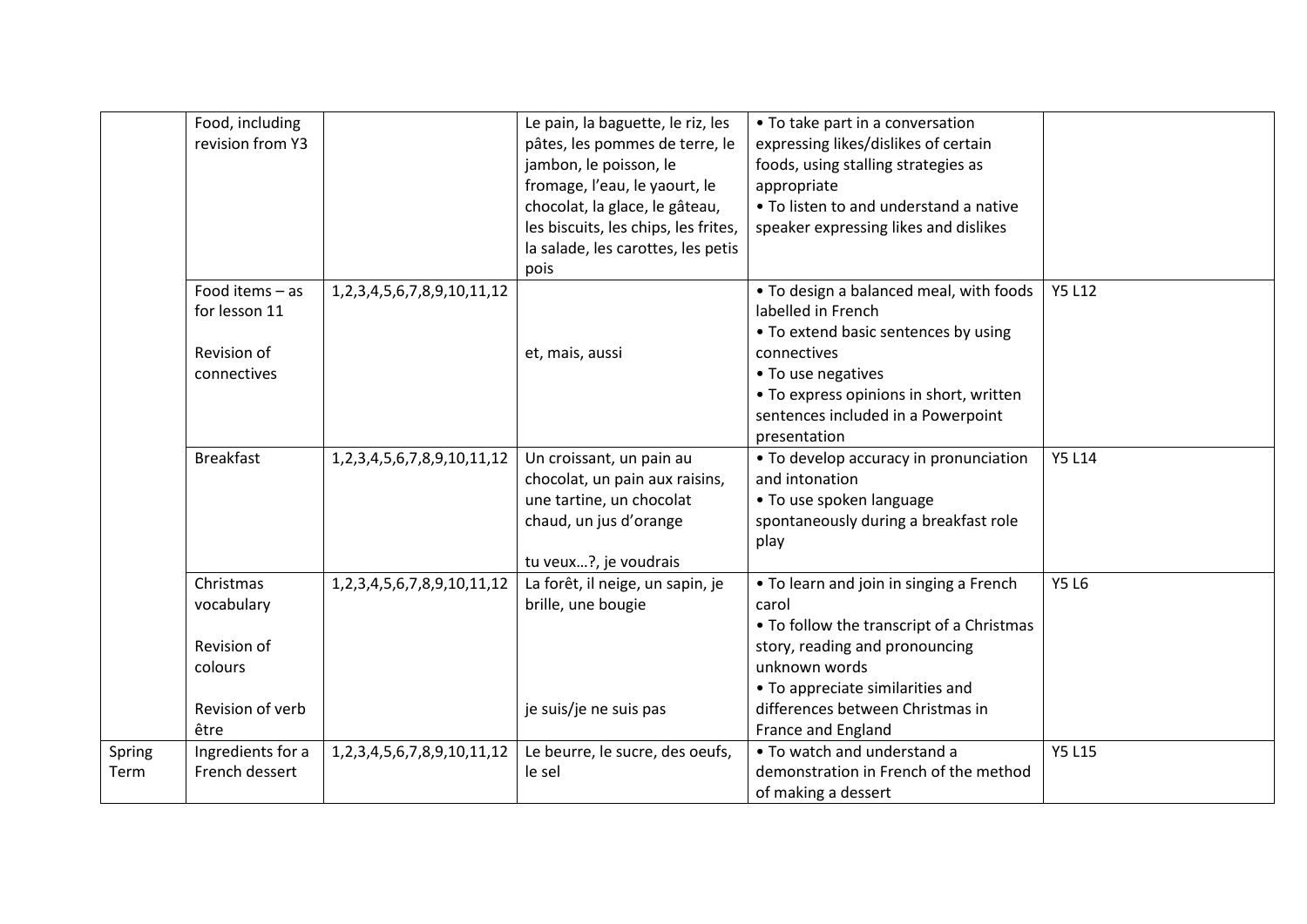|                  |                                       |                                       | • To order sentence cards to re-create    |               |
|------------------|---------------------------------------|---------------------------------------|-------------------------------------------|---------------|
|                  |                                       |                                       | the method                                |               |
|                  |                                       |                                       | • To write words and phrases using a      |               |
|                  |                                       |                                       | reference                                 |               |
| Revision of days | 1, 2, 3, 4, 5, 6, 7, 8, 9, 10, 11, 12 | Aujoud'hui c'est le lundi 10          | • To identify the date from an audio      | <b>Y5 L16</b> |
| of the           |                                       | octobre                               | recording                                 |               |
| week/months of   |                                       |                                       | • To use short sentences to give a        |               |
| the year         |                                       |                                       | description of the weather                |               |
|                  |                                       | Il fait froid, il fait chaud, il fait | • To look and listen for visual and aural |               |
| Weather          |                                       | beau, il fait mauvais, il y a du      | clues in an audio recording               |               |
|                  |                                       | soleil, il y a du vent, il y a du     |                                           |               |
|                  |                                       | brouillard, il pleut, il neige        |                                           |               |
| Revisions of     | 1, 2, 3, 4, 5, 6, 7, 8, 9, 10, 11, 12 |                                       | • To identify rhyming words and make      | <b>Y5 L17</b> |
| weather phrases  |                                       |                                       | up a short rhyming poem using weather     |               |
|                  |                                       |                                       | conditions                                |               |
| Seasons          |                                       | En automne, en hiver, au              | • To use simple sentences to present a    |               |
|                  |                                       | printemps, en été                     | mini weather report in French             |               |
|                  |                                       |                                       | • To write two or more sentences          |               |
| Extensions       |                                       | Normalement, en général               | describing the weather in each season     |               |
|                  |                                       |                                       | in French                                 |               |
|                  |                                       |                                       | • To recognise similarities and           |               |
|                  |                                       |                                       | differences between places                |               |
| Saying where     | 1, 2, 3, 4, 5, 6, 7, 8, 9, 10, 11, 12 | J'habite à + town, dans le            | • To learn and join in singing a          | <b>Y5 L18</b> |
| you live         |                                       | nord, le sud, l'ouest, l'est, de      | traditional French song                   |               |
|                  |                                       | l'Angleterre                          | • To prepare a short presentation         |               |
|                  |                                       |                                       | saying where you live and what the        |               |
|                  |                                       |                                       | climate is like                           |               |
|                  |                                       |                                       | • To scan a more detailed text with       |               |
|                  |                                       |                                       | unknown language for details              |               |
| No new           | $\mathbf{1}$                          |                                       | • To understand that there are            | <b>Y5 L19</b> |
| vocabulary       |                                       |                                       | stereotypical images associated with      |               |
|                  |                                       |                                       | countries                                 |               |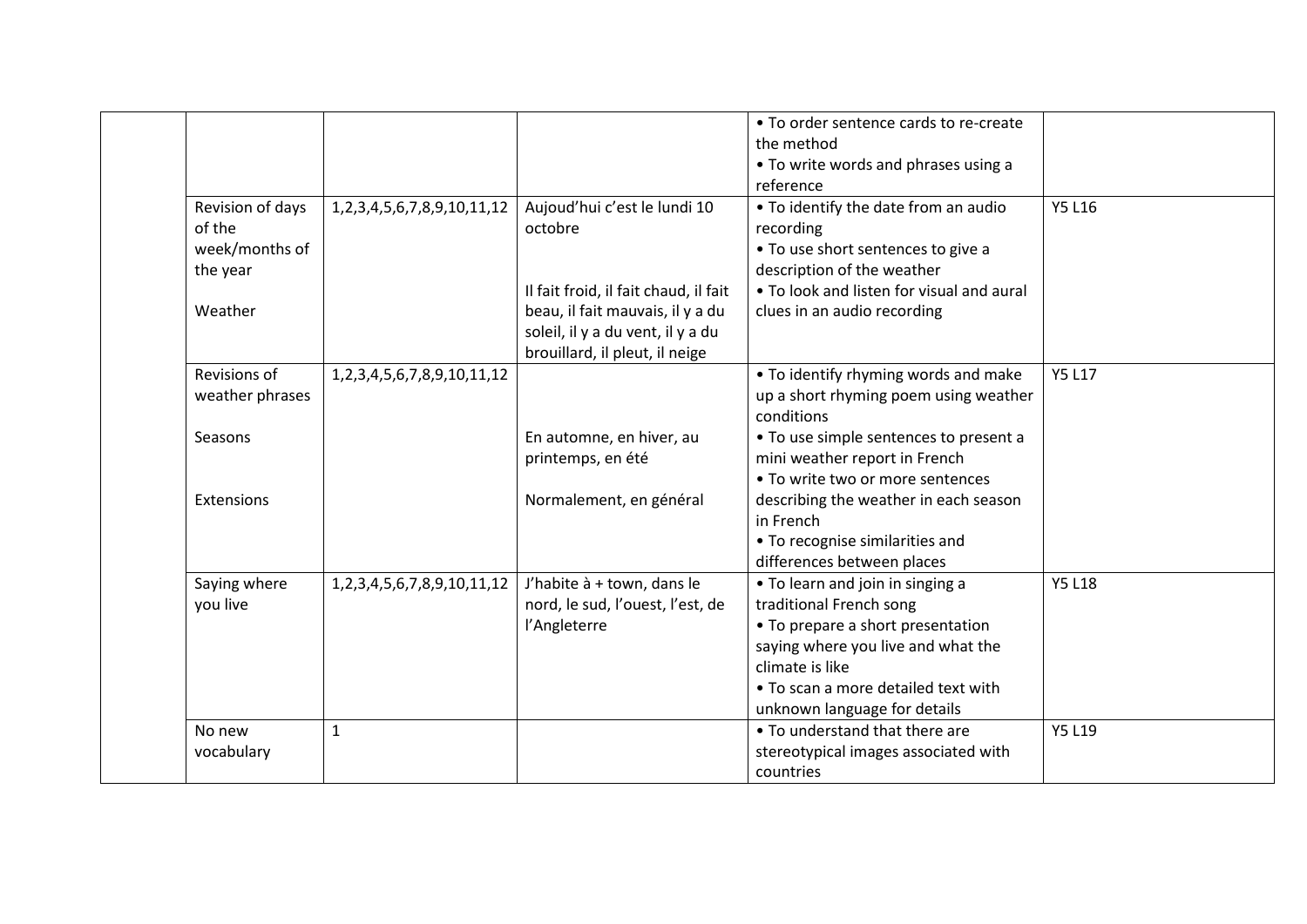|                  |                                       |                | • To consider key similarities and       |               |
|------------------|---------------------------------------|----------------|------------------------------------------|---------------|
|                  |                                       |                | differences in daily life in the UK and  |               |
|                  |                                       |                | France                                   |               |
|                  |                                       |                | . To collect items which relate to our   |               |
|                  |                                       |                | lifestyle                                |               |
|                  |                                       |                | • To investigate French supermarket      |               |
|                  |                                       |                | websites to find out in what ways they   |               |
|                  |                                       |                | differ from English supermarkets         |               |
| No new           | 1,9                                   |                | • To take part in a quiz which revises   | <b>Y5 L20</b> |
| vocabulary       |                                       |                | many topics and skills learnt during the |               |
|                  |                                       |                | year                                     |               |
| Classroom        | 1, 2, 3, 4, 5, 6, 7, 8, 9, 10, 11, 12 |                | • To initiate and sustain conversations  | Y6 L1         |
| routines:        |                                       |                | • To re-use previously learned language  |               |
| Answering the    |                                       |                | in a new context                         |               |
| register         |                                       |                | • To discuss language learning and       |               |
| Saying the date  |                                       |                | reflect on how to memorise and recall    |               |
| Describing the   |                                       |                | language                                 |               |
| weather          |                                       |                | • To understand the formation of a       |               |
| Asking for       |                                       |                | basic negative sentence                  |               |
| classroom        |                                       |                |                                          |               |
| objects          |                                       |                |                                          |               |
| Following        |                                       |                |                                          |               |
| instructions     |                                       |                |                                          |               |
|                  |                                       |                |                                          |               |
| Recap of simple  |                                       | Je n'ai pas de |                                          |               |
| negative from Y4 |                                       |                |                                          |               |
| As for lesson 1  | 1, 2, 3, 4, 5, 6, 7, 8, 9, 10, 11, 12 |                | • To perform a sketch in French to an    | <b>Y6 L2</b>  |
|                  |                                       |                | audience                                 |               |
| As-tu?           |                                       | As-tu?         | • To present oral work confidently,      |               |
|                  |                                       |                | speaking clearly and audibly with good   |               |
|                  |                                       |                | pronunciation                            |               |
|                  |                                       |                | • To understand key details from an      |               |
|                  |                                       |                | authentic text                           |               |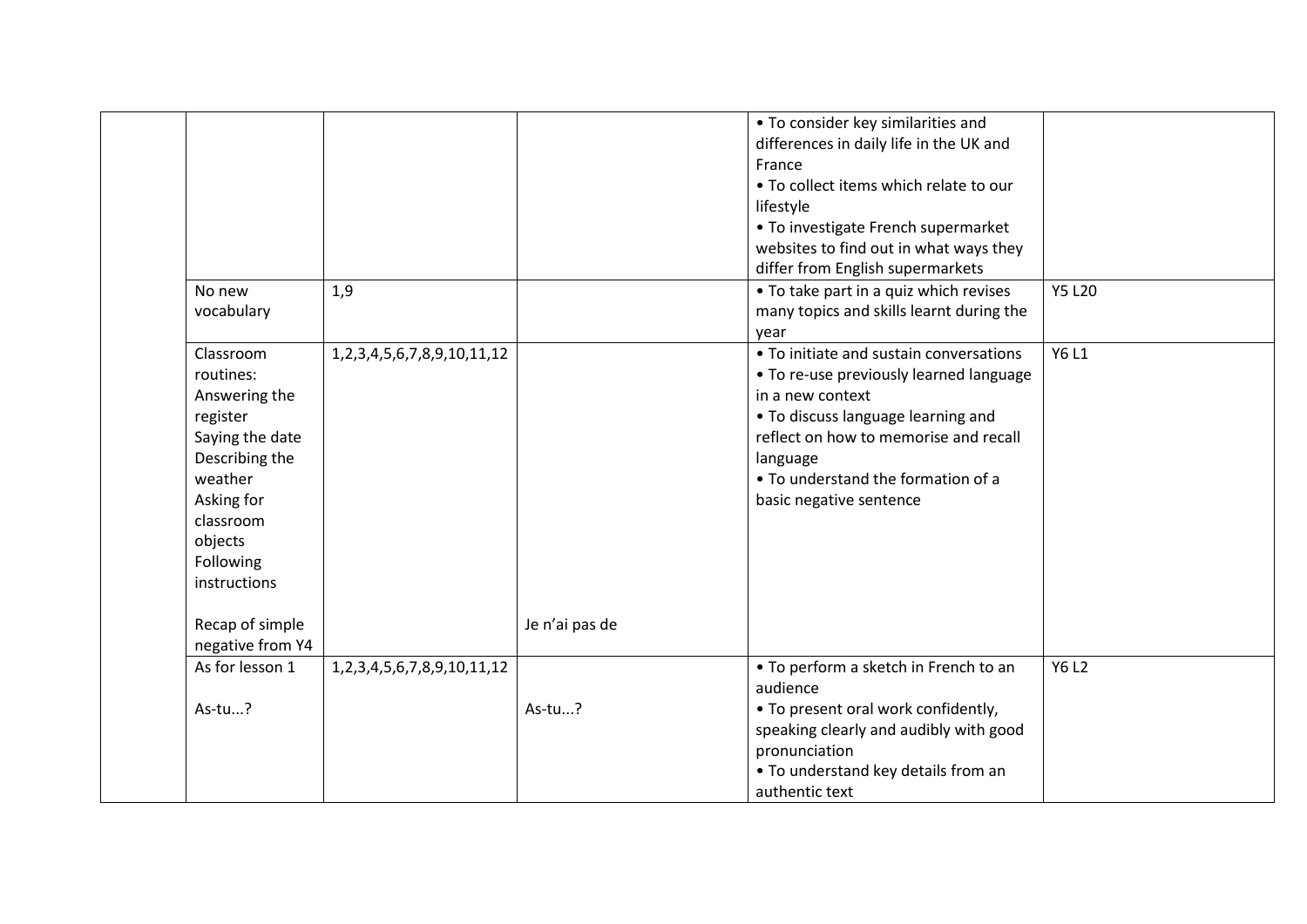|                     |                                       |                                      | • To make predictions based on existing  |              |
|---------------------|---------------------------------------|--------------------------------------|------------------------------------------|--------------|
|                     |                                       |                                      | knowledge                                |              |
|                     |                                       |                                      | • To use a dictionary                    |              |
|                     |                                       |                                      | • To evaluate work                       |              |
|                     |                                       |                                      |                                          | <b>Y6L3</b>  |
| Clothes             | 1, 2, 3, 4, 5, 6, 7, 8, 9, 10, 11, 12 | des chaussures, des                  | • To match sound to sentences and        |              |
| vocabulary,         |                                       | chaussettes, un sweat                | paragraphs                               |              |
| including recap     |                                       |                                      | • To add two short verses to a rhyming   |              |
| from lesson 4       |                                       |                                      | poem                                     |              |
|                     |                                       |                                      | • To understand details including        |              |
| Recap of            |                                       | J'aime, Je n'aime pas                | opinions from spoken passages            |              |
| expressing          |                                       |                                      | • To construct a short paragraph by      |              |
| opinions from       |                                       |                                      | adapting a model                         |              |
| Y3, Y4, Y5          |                                       |                                      |                                          |              |
|                     |                                       |                                      |                                          |              |
| Justifying          |                                       | Je n'aime pas le rouge               |                                          |              |
| opinions            |                                       |                                      |                                          |              |
|                     |                                       | $C'est + adjective$                  |                                          |              |
| $C'est + adjective$ |                                       |                                      |                                          |              |
| Recap of family     | 1, 2, 3, 4, 5, 7, 8, 9, 12            |                                      | • To join in two playground games in     | <b>Y6 L4</b> |
| members from        |                                       |                                      | French                                   |              |
| Y4                  |                                       |                                      | • To understand the main points and      |              |
|                     |                                       |                                      | simple opinions expressed in a short,    |              |
| Recap of            |                                       | Il s'appelle; il a x ans; il est; il | written text and respond by answering    |              |
| structures from     |                                       | habite à                             | true/false questions                     |              |
| Y4 and Y5           |                                       |                                      | . To follow a story as it is read aloud, |              |
|                     |                                       |                                      |                                          |              |
|                     |                                       |                                      | demonstrating understanding              |              |
| Recap of            |                                       | Très, assez                          | • To recognise agreements and            |              |
| quantifiers from    |                                       |                                      | patterns in the foreign language         |              |
| Y3, Y4, Y5          |                                       |                                      | • To listen for clues to meaning - e.g.  |              |
|                     |                                       |                                      | tone of voice                            |              |
| Recap of            |                                       | Sympa, intelligent, amusant          |                                          |              |
| adjectives from     |                                       |                                      |                                          |              |
| Y4                  |                                       |                                      |                                          |              |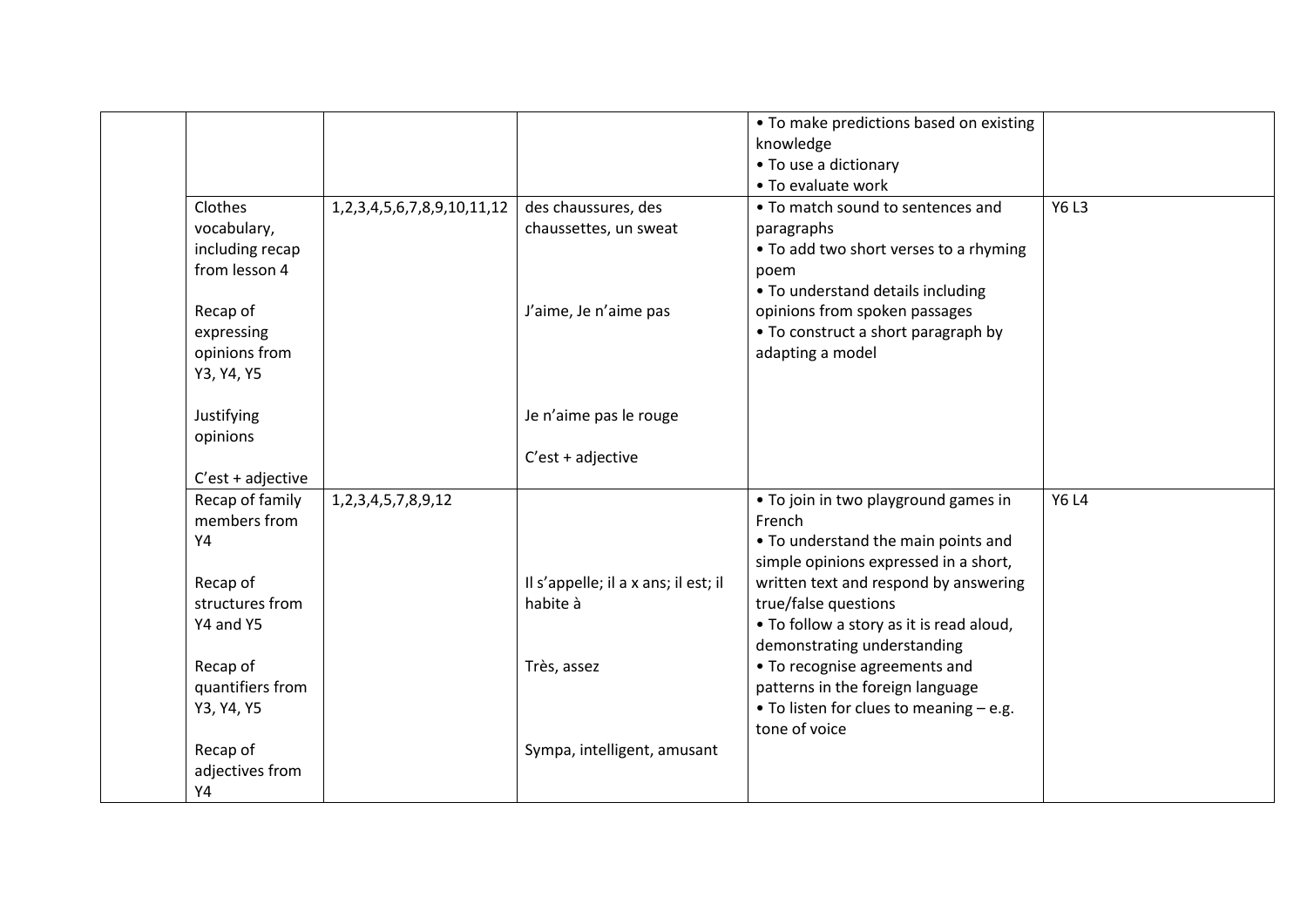|        | Sportif/sportive |                                       | Sportif/sportive                  |                                          |              |
|--------|------------------|---------------------------------------|-----------------------------------|------------------------------------------|--------------|
|        | Beau/belle       |                                       | Beau/belle                        |                                          |              |
|        | Recap of verb    | 1, 2, 3, 4, 5, 6, 7, 8, 9, 10, 11, 12 | Il est, elle est                  | • To understand that some nouns for      | <b>Y6L5</b>  |
|        | être from Y4 and |                                       |                                   | occupations change their spelling in     |              |
|        | <b>Y5</b>        |                                       |                                   | relation to gender                       |              |
|        |                  |                                       |                                   | . To understand key details from a       |              |
|        | Occupations      |                                       | Médecin                           | short, spoken passage                    |              |
|        | vocabulary       |                                       | Vendeur/vendeuse                  | • To match sound to sentences and        |              |
|        |                  |                                       | Serveur/serveuse                  | paragraphs, by re-ordering lines from a  |              |
|        |                  |                                       | Agent de police                   | song                                     |              |
|        |                  |                                       | Professeur                        | • To recognise that word order may       |              |
|        |                  |                                       |                                   | vary between languages                   |              |
|        |                  |                                       |                                   | • To use a dictionary to find additional |              |
|        |                  |                                       |                                   | nouns to construct short sentences - il  |              |
|        |                  |                                       |                                   | est infirmier                            |              |
|        | Recap of family  | 1, 2, 3, 4, 5, 6, 7, 8, 9, 10, 11, 12 |                                   | • To play a game using phrases in        | Y6 L6        |
|        | members from     |                                       |                                   | French                                   |              |
|        | Y4 and from Y6   |                                       |                                   | • To recognize adjectival agreements in  |              |
|        | lesson 4         |                                       |                                   | a short text                             |              |
|        |                  |                                       |                                   | • To read aloud phrases from a text      |              |
|        | Phrases to use   |                                       | Donne-moi                         | using a variety of voices and expression |              |
|        | when playing     |                                       | A toi                             | • To prepare songs and sketches for a    |              |
|        | games in French  |                                       | A moi                             | performance                              |              |
|        |                  |                                       | S'il te plaît                     | • To listen for clues to meaning - tone  |              |
|        |                  |                                       | Merci                             | of voice, key words                      |              |
| Summer | As last lesson   | 1, 2, 3, 4, 5, 6, 7, 8, 9, 10, 11, 12 |                                   | • To sing French songs with accurate     | <b>Y6 L7</b> |
| Term   |                  |                                       |                                   | pronunciation                            |              |
|        |                  |                                       |                                   | • To speak audibly and clearly when      |              |
|        |                  |                                       |                                   | performing to an audience                |              |
|        | Recap of phrases | 1, 2, 3, 4, 5, 6, 7, 8, 9, 10, 11, 12 | Il y a; j'habite dans; j'habite à | • To match sound to individual word in   | <b>Y6 L8</b> |
|        | from Y4 and Y5   |                                       | Voici                             | a list of nouns                          |              |
|        |                  |                                       | Une maison                        |                                          |              |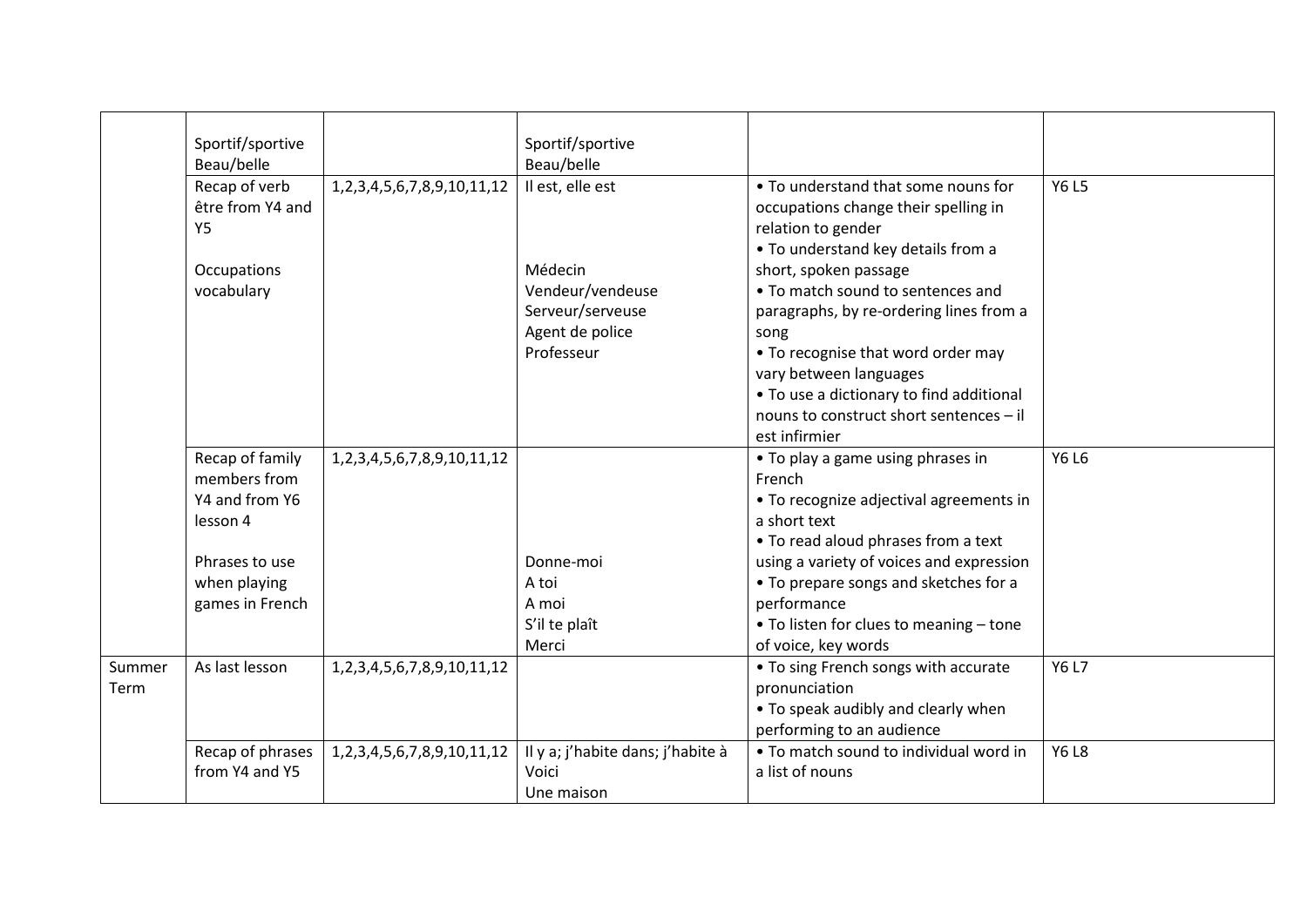|           | Receptive use of<br>eight rooms of<br>the house  |                                       | Un appartement                                                                      | • To identify the sounds of some letters<br>of the alphabet<br>• To be aware of cultural differences in<br>housing at home and abroad<br>• To reflect on techniques for<br>memorizing language<br>• To re-use known language in a new<br>context                                                                                                  |        |
|-----------|--------------------------------------------------|---------------------------------------|-------------------------------------------------------------------------------------|---------------------------------------------------------------------------------------------------------------------------------------------------------------------------------------------------------------------------------------------------------------------------------------------------------------------------------------------------|--------|
| <b>Y4</b> | As for lesson 8<br>Recap of<br>adjectives from   | 1, 2, 3, 4, 5, 6, 7, 8, 9, 10, 11, 12 | Petit, grand, superbe,<br>magnifique<br>Immense, de luxe, en haut, en<br><b>bas</b> | • To recognise and practise the French<br>vowel sounds<br>. To identify and substitute nouns in a<br>sentence<br>. To contribute to a shared writing task,<br>describing an ideal home<br>• To produce own piece of writing,<br>adapting a model                                                                                                  | Y6 L9  |
|           | Une fenêtre<br>Une piscine                       | 1, 2, 3, 4, 5, 6, 7, 8, 9, 10, 11, 12 | Une fenêtre<br>Une piscine                                                          | • To memorise and perform a verse<br>from a song<br>• To evaluate work<br>• To understand the gist of an audio<br>recording, matching adjectives to nouns<br>• To identify different text types                                                                                                                                                   | Y6 L10 |
|           | Recap of<br>prepositions<br>from Y5<br>Sur, sous | 1, 2, 3, 4, 5, 6, 7, 8, 9, 10, 11, 12 | Sur, sous                                                                           | • To identify nouns and adjectives<br>contained in a text<br>. To sort word cards into nouns, verbs,<br>adjectives, prepositions<br>• To be familiar with abbreviations used<br>in a dictionary to identify nouns, verbs,<br>adjectives, adverbs<br>• To recognise potential hazards when<br>using dictionaries and how<br>abbreviations can help | Y6 L11 |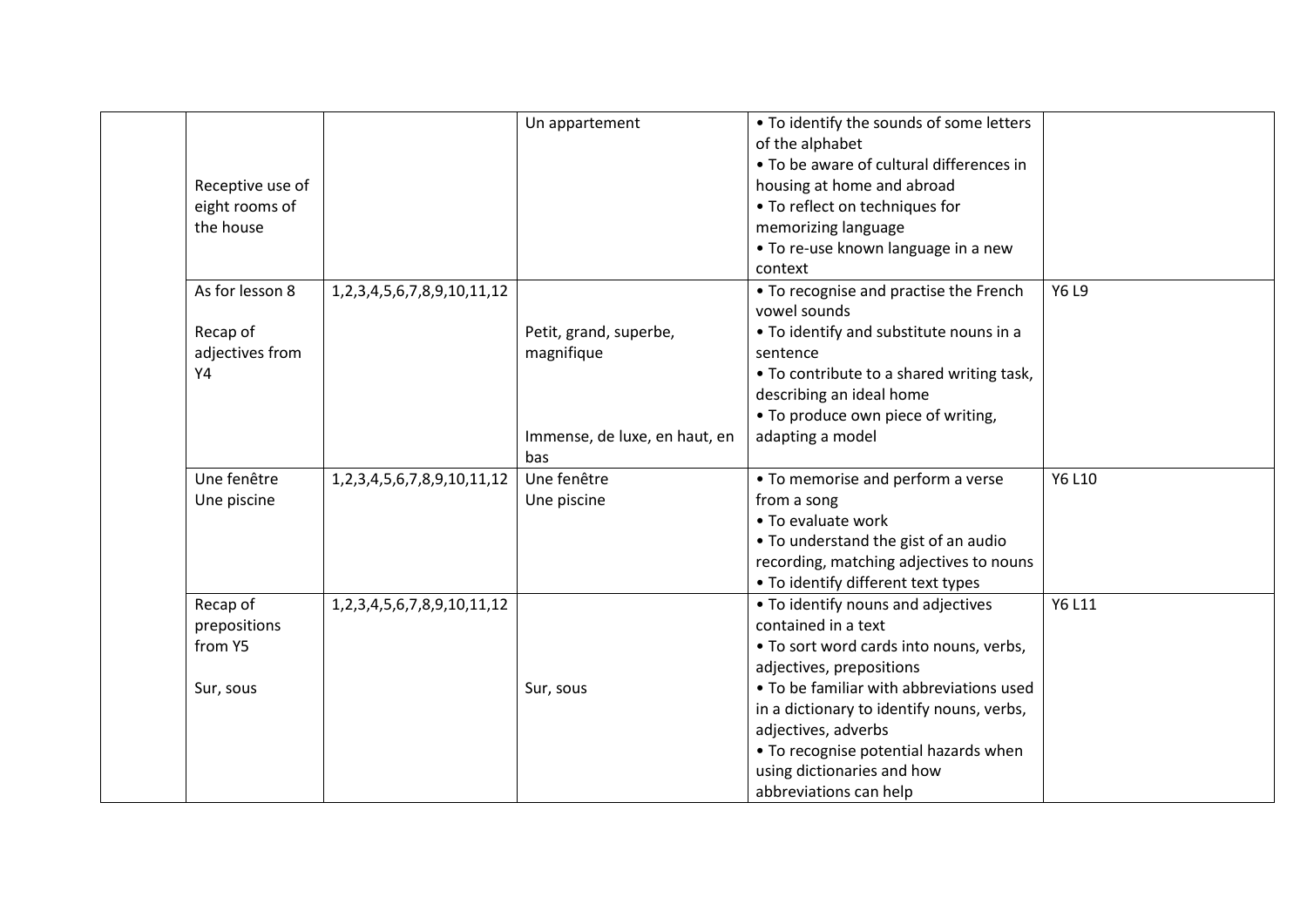|                   |                                       |                                 | • To read phrases with appropriate       |               |
|-------------------|---------------------------------------|---------------------------------|------------------------------------------|---------------|
|                   |                                       |                                 | intonation and expression                |               |
| Recap of          | 1, 2, 3, 4, 5, 6, 7, 8, 9, 10, 11, 12 | Répète, s'il te plaît; répétez, | • To ask for repetition/clarification in | Y6 L12        |
| repetition        |                                       | s'il vous plaît; qu'est-ce que  | French                                   |               |
| requests from Y3  |                                       | c'est en français?              | • To revise the sound of the letter i in |               |
| and Y4            |                                       |                                 | French                                   |               |
|                   |                                       |                                 | • To use knowledge of pronunciation      |               |
|                   |                                       |                                 | patterns to create a rap                 |               |
| Furniture         |                                       |                                 |                                          |               |
| vocabulary        |                                       |                                 |                                          |               |
| No new            | 1, 2, 3, 4, 5, 6, 7, 8, 9, 10, 11, 12 |                                 | • To sustain an unrehearsed              | Y6 L13        |
| vocabulary        |                                       |                                 | conversation of at least four exchanges  |               |
|                   |                                       |                                 | • To use stalling strategies as          |               |
| Recap of stalling |                                       |                                 | appropriate                              |               |
| strategies from   |                                       |                                 | • To read for enjoyment                  |               |
| <b>Y5</b>         |                                       |                                 |                                          |               |
| Recap of verb     | 1, 2, 3, 4, 5, 6, 7, 9, 10, 11, 12    | On va                           | • To use the internet to research        | <b>Y6 L15</b> |
| aller from Y5     |                                       | On va aller, partir,            | different types of accommodation         |               |
|                   |                                       |                                 | • To write a short letter to book        |               |
|                   |                                       | On va rester dans               | accommodation, adapting a model          |               |
|                   |                                       | Un hôtel, un appartement, un    | • To use a dictionary as appropriate     |               |
|                   |                                       | gîte, un camping                |                                          |               |
| On va aller,      | 1, 2, 3, 4, 5, 6, 7, 8, 9, 10, 11, 12 | On va aller, prendre            | • To use the internet to research travel | Y6 L16        |
| prendre           |                                       |                                 | options                                  |               |
|                   |                                       |                                 | • To use the internet to research food   |               |
| Recap of means    |                                       | En bateau, en avion, en         | typical of the country                   |               |
| of transport      |                                       | voiture, en train               | • To write short sentences outlining     |               |
| from Y4           |                                       |                                 | holiday plans, adapting a model          |               |
|                   |                                       |                                 | • To read authentic texts for enjoyment  |               |
|                   |                                       |                                 | and for information                      |               |
| On va visiter,    | 1, 2, 3, 4, 5, 6, 7, 8, 9, 10, 11, 12 | On va visiter, regarder         | • To use the internet to research places | Y6 L17        |
| regarder          |                                       |                                 | of interest at holiday destination       |               |
|                   |                                       |                                 |                                          |               |